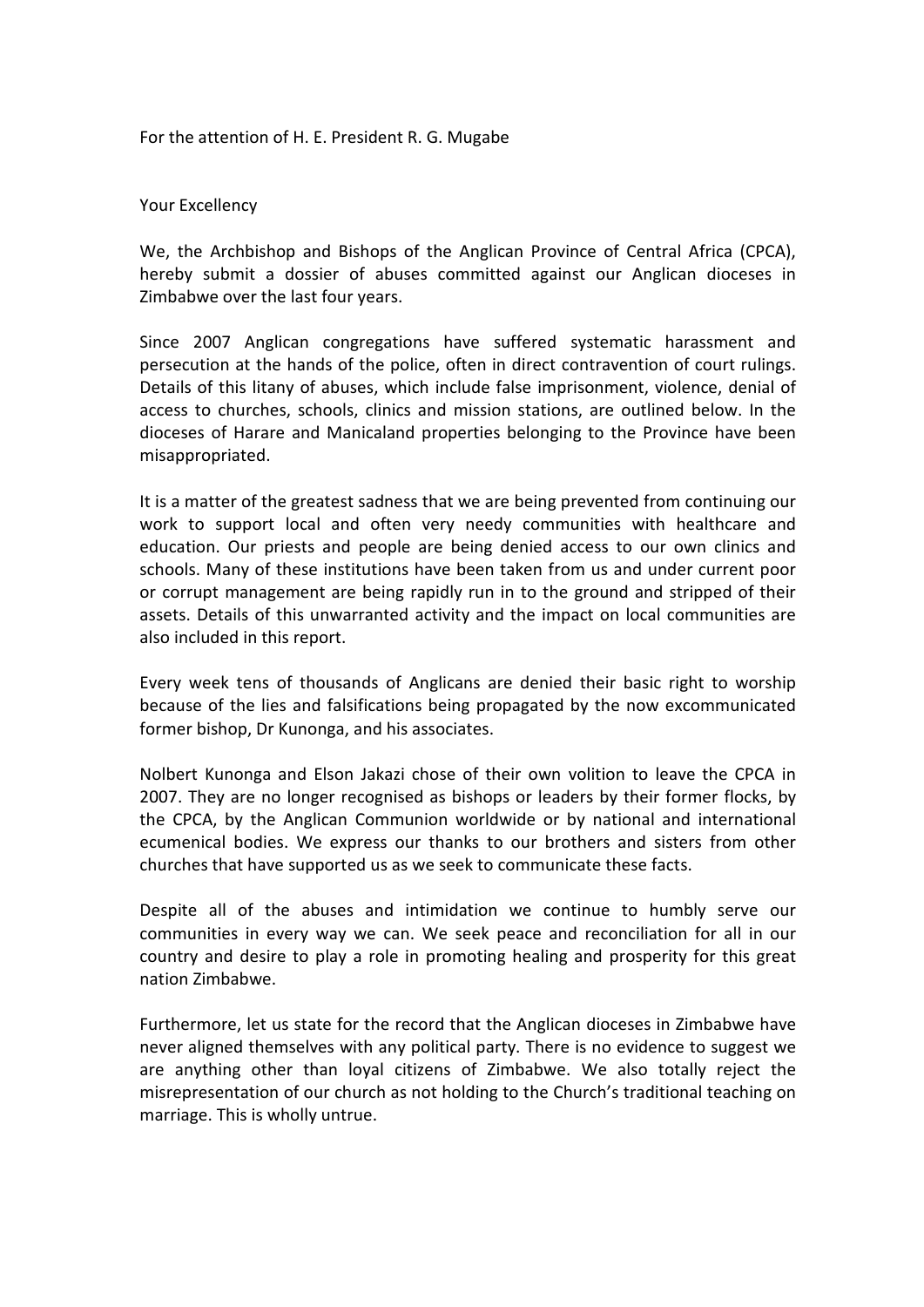We are dismayed that our continued calls for justice go unheard. Meanwhile threats made to our personal freedoms and security have continued to multiply over the last few months.

We respectfully ask that you, as Head of State and of the Executive in Zimbabwe, put an end to this illegal harassment by some members of the police, whose mandate is to protect civilians, and allow us once again to use the properties which are rightfully ours so that we may worship God in peace and serve our communities and our country.

Yours sincerely

Archbishop Albert Chama (Primate of the Province of Central Africa)

Bishop Chad Gandiya (Harare)

Bishop Godfrey Tawonezvi (Masvingo)

Bishop Julius Makoni (Manicaland)

Bishop Cleophas Lunga (Matabeleland)

Bishop Ishmael Mukuwanda (Central Zimbabwe)

Bishop Trevor Mwamba (Botswana)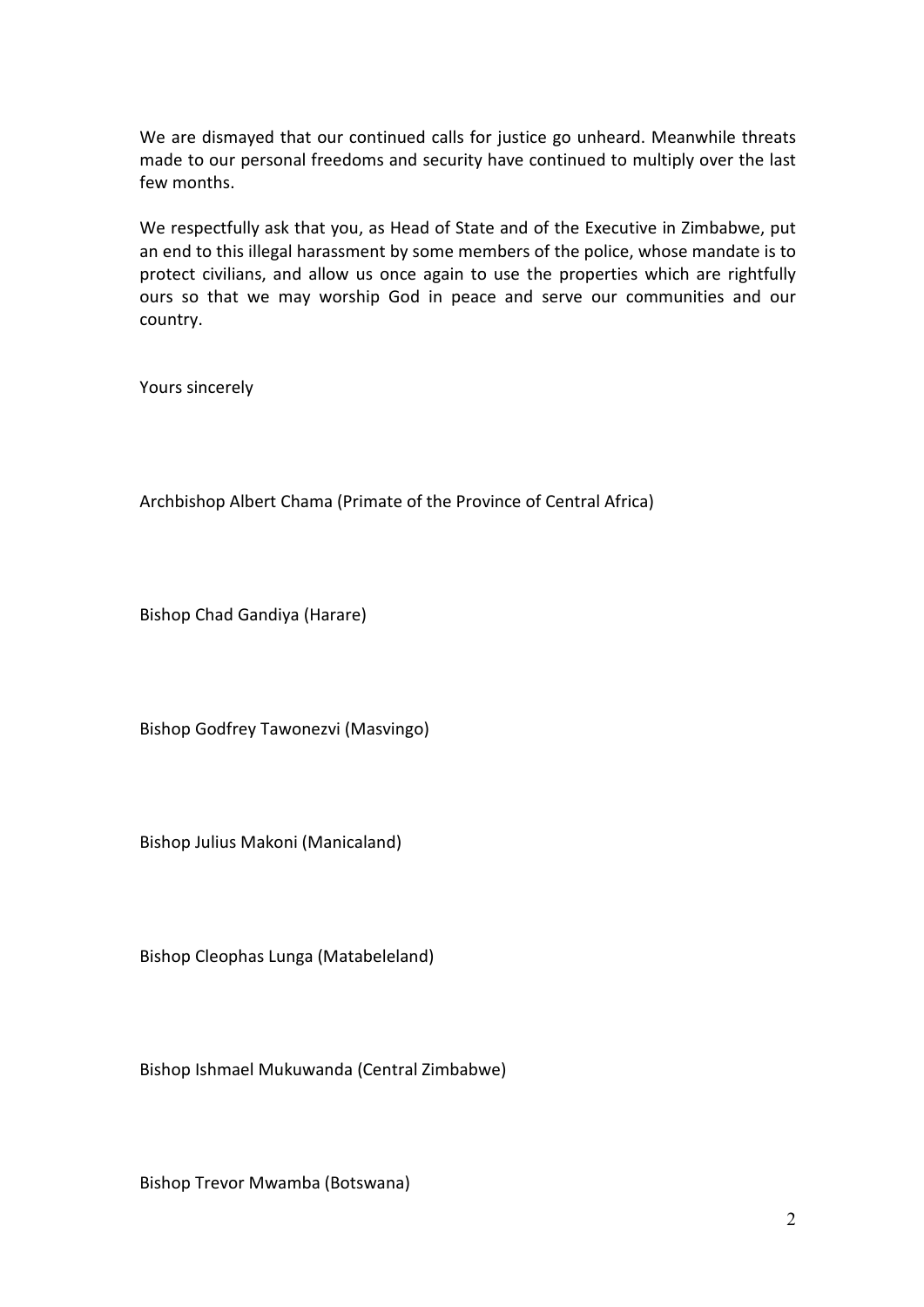# **DOSSIER OF ABUSES COMMITTED AGAINST THE ANGLICAN DIOCESES OF ZIMBABWE CHURCH OF THE PROVINCE OF CENTRAL AFRICA**

# **CONTENTS**

- 1. Introduction
- 2. Violence and intimidation
- 3. Church gatherings and Sunday worship
- 4. Education
- 5. Health
- 6. Relief and development programmes
- 7. Administration
- 8. Clergy training and housing
- 9. Concluding remarks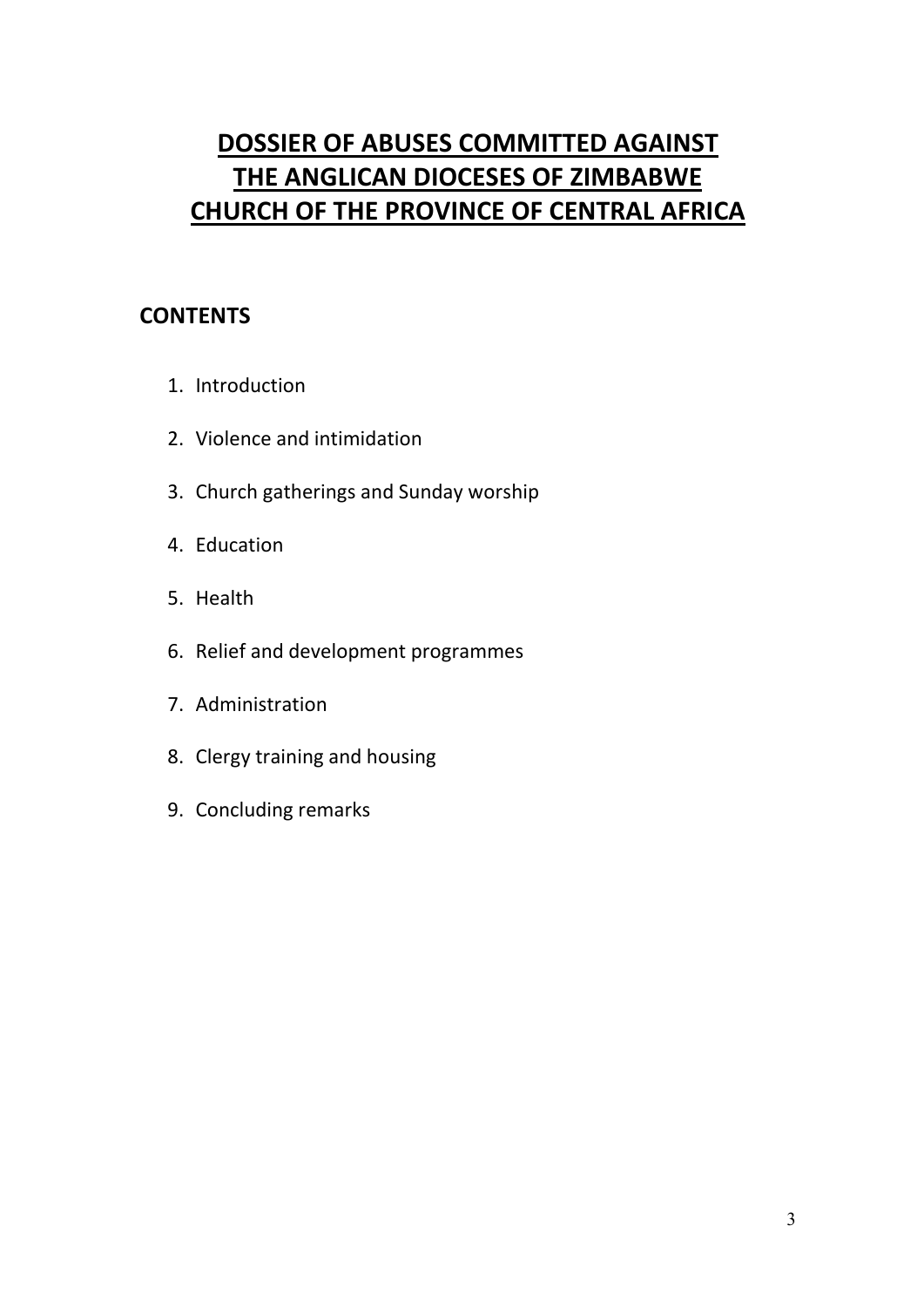# 1. **Introduction**

The Anglican Church in Zimbabwe has been under attack from the excommunicated bishop, Dr Nolbert Kunonga, since 2007. Dr Kunonga and Elson Jakazi with the support of some police have seized property belonging to the Church of the Province of Central Africa, to which the Anglican dioceses in Zimbabwe belong. They have used violence and intimidation to break up church services, and deny people their basic right to worship. In addition the dioceses have lost huge sums of money through legal bills, rentals for offices and other diocesan activities as well as for church services. The quality of service delivery by diocesan institutions like schools and hospitals has been seriously affected through illegal seizure of assets.

## 2. **Violence and intimidation**

Violence and intimidation has been a hallmark of this struggle. Intimidation is a daily occurrence. Parishioners are not only denied access to their churches, but increasingly are threatened with punishment if they worship at all or attempt to carry out their ministry to the community.

Priests and deacons are arrested without charge on a weekly basis, often on a Friday, allowing the police to hold them over the weekend without charge, so that they cannot minister to their congregations. Many of these are elderly priests. Even when priests are not arrested they are threatened with violence by armed men.

Many members of our congregations have been assaulted and have needed hospital treatment. There are numerous incidents of whole congregations being tear-gassed and beaten.

The Zimbabwean bishops have received personal death threats by phone, in person and at gun point.

On 18<sup>th</sup> February 2011 Mrs Jessica Mandeya of Harare Diocese was murdered. Her body was not discovered for two days until Sunday morning when friends came to join her to walk to church. We have information which very strongly suggests that she was murdered because she belongs to the Diocese of Harare CPCA. She had received threats to that effect in preceding weeks and days as she consistently refused to join Dr Kunonga's Church.

# 3. **Church gatherings and Sunday worship**

In Harare the police have disrupted church services and have been using tear gas and baton sticks to drive people out of church buildings. As a consequence most churches lie empty each Sunday, except where a handful of Dr Kunonga's priests and their families are able to occupy them. Several thousand people are thus denied access to their churches each Sunday.

For two years now people have been denied access to the Bernard Mizeki Shrine for their annual pilgrimage. This pilgrimage has significance not just for Zimbabweans but for those in surrounding countries. In 2010, just as people from all over the country and beyond started converging at the Bernard Mizeki Shrine just outside Marondera. Police turned up in full force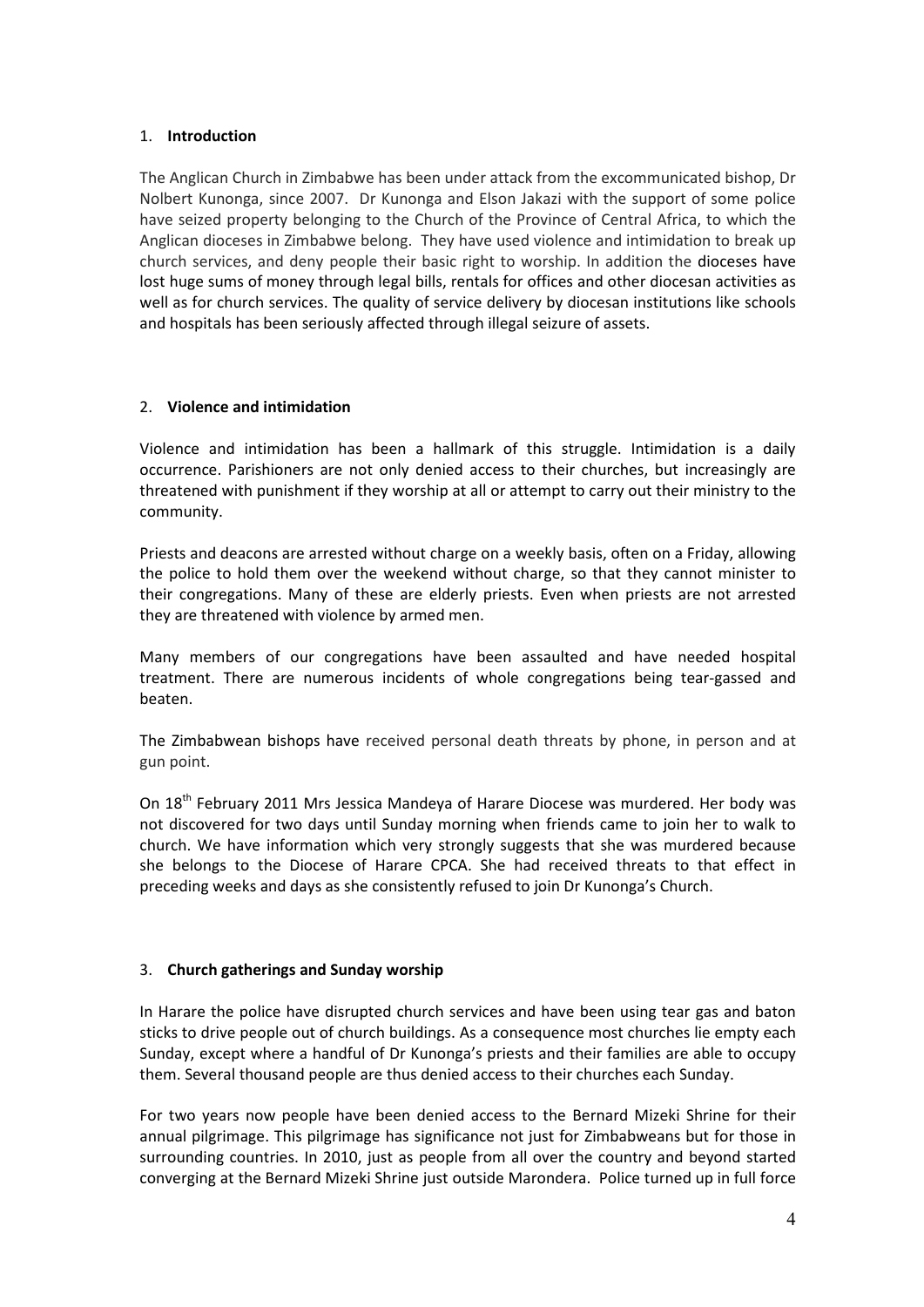and drove the pilgrims away. The police took this action despite assurances the bishops by government that they would not be disturbed or harassed by anyone. One of the Ministers of Home Affairs recently appeared on television assuring people that they would not be disturbed and that they would be protected at the shrine, but this is far from the reality on the ground in Marondera. This year, 2011, Anglicans were told that they would be denied all access to the shrine at all.

The Diocese of Masvingo was denied its annual pilgrimage to the Arthur Shearly Cripps Shrine in August 2011. The District Police Officer commanding also wrote to the diocese asserting they had no right to go to the shrine and the police forcibly took church properties in Chivhu. The Priest-in-Charge for Chivhu was also detained without charge.

The diocese was also prevented from holding its annual St. Benedict Guild Conference, planned from the beginning of the year to be held at Daramombe Mission from  $11<sup>th</sup>$ - $14<sup>th</sup>$ August 2011. They used Daramombe Beit Hall as a conference room but were denied access to the church which had been locked by Dr Kunonga. On  $12<sup>th</sup>$  August 2011, Dr Kunonga's priest Mr T. Mugomo went to Chivhu District Police Office where he submitted false claims of ownership of the Mission. Dr Kunonga has never been able to produce any supporting papers to substantiate the claims. Mr T. Mugomo also claimed the youth had attacked him. A few hours later, two police officers were deployed from Chivhu to check the reported situation at the Mission. They moved about the Mission, only to find a totally different scenario of St Benedict Guild youth going about their business without interferening in any way with Dr Kunonga's priest. After their return to Chivhu, three other police officers from Chivhu arrived later in the afternoon and told the three Heads of Departments (namely, the High Head, the Primary School Head & the Priest-in-Charge) to accompany them to the Police Station in Chivhu.

On Sunday  $31<sup>st</sup>$  July 2011, Dr Kunonga, in the company of two of his bishops Harry Mambo Rinashe and Elijah Masuku (and other individuals they came with from Harare) and seven police officers from Chivhu, arrived at Daramombe Mission before 6 am. Church services for students at the High School and for parishioners had to be cancelled. Dr Kunonga and his company forced their way in to the Daramombe church via a window, conducted a service and thereafter held their meeting in the church until 1pm. After this they demanded the keys for the church & rectory from the Priest-in-Charge (Ven. Murombedzi) who refused to surrender the keys.

In Manicaland the Mothers' Union 2011 National Conference was held at Mutare Teachers' College where US\$20,000 was charged for accommodation and other facilities. Far less could have been spent if the conference was held an Anglican Mission School, and the money would then have been spent on community development programmes.

#### 4. **Education**

The Diocese of Harare has ten primary and ten secondary schools and one nursery school (St Nicholas Nursery School for infants). These have all been taken over by Dr Kunonga who has removed suitably qualified headmasters and replaced them with those he has handpicked without any reference to the Ministry of Education, Sport, Art & Culture. The result of these actions is that academic standards have fallen to pitiful levels.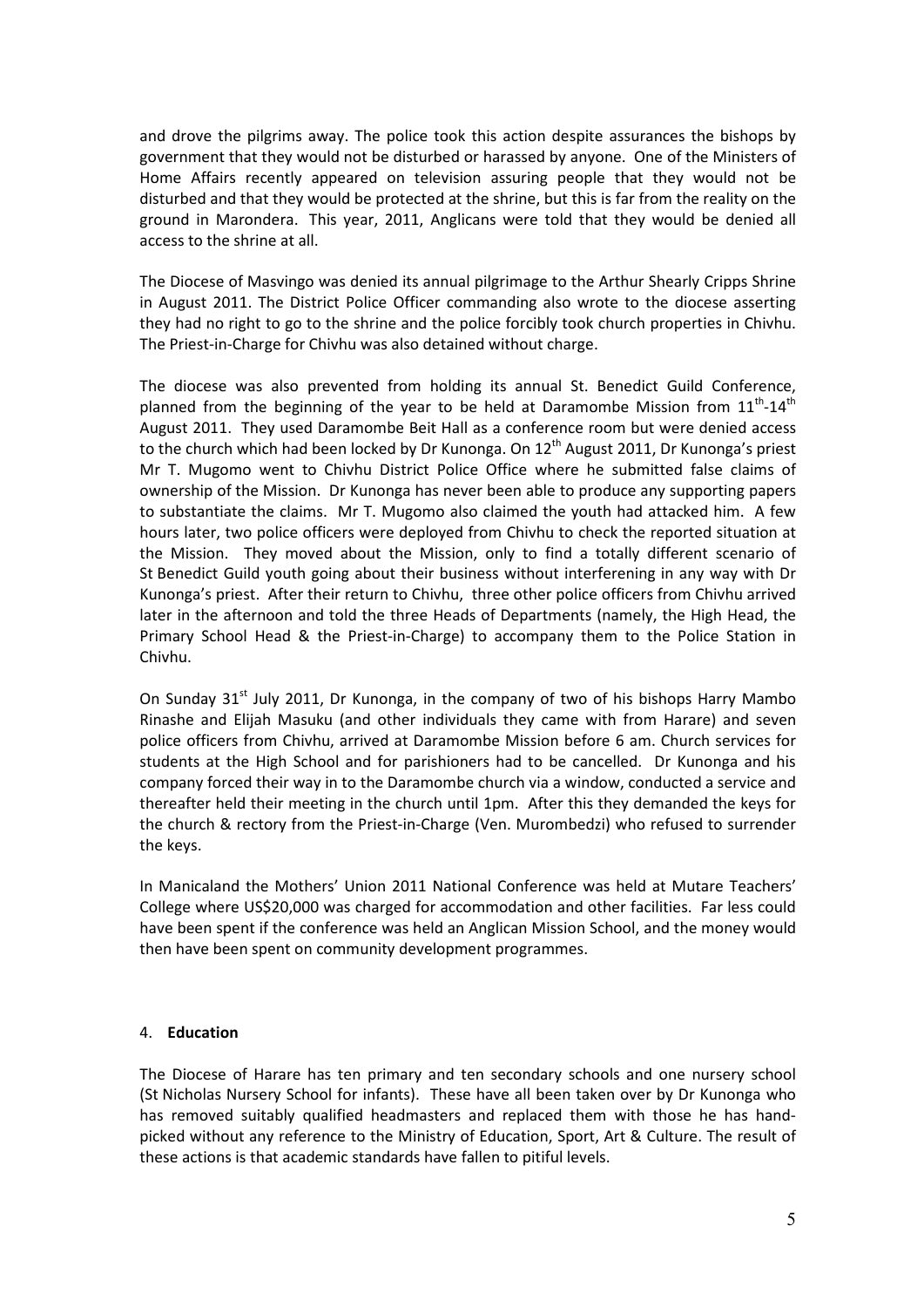Arthur Shearly Cripps Children's Home, which looked after about one hundred orphans, was taken over in August 2011. The Sisters who had been trained to run this institution were evicted and are having to pay rent at the local township where they are now accommodated.

The Diocese of Manicaland has twenty four primary schools and twelve secondary schools, six of which are boarding secondary schools. Of these primary and secondary schools, only five secondary and sixteen primary schools are currently still operating under the CPCA. Just like any other school in the country, these schools are very crucial agents of development. It is pleasing to note that some Anglican Church boarding schools like St David's Bonda High School, St Faith's High School, St Augustine's High School and St Anne's Goto High School are among the best schools in Manicaland. They are all boarding schools that can accommodate between 800 and 1000 pupils. However the work of all these schools has been seriously hindered by Mr Jakazi's interference. He has mainly targeted the boarding schools, which have a great deal of infrastructure and where he can also demand large sums of levies to help finance his activities.

**For example**: At St Anne's Goto High School Dr Kunonga and Mr Jakazi went and caused havoc at this Mission on the  $11<sup>th</sup>$  May 2010 claiming to have control over the school. They broke the gates and forced everyone in the Mission in to the church to address them. They were accompanied by police who were assisting them in their operations. They intimidated the whole Mission and gave a command that they should all be loyal to their priest that they were imposing, Rev Mudhumo, who is actually under investigation for embezzlement of funds in the Mission. Dr Kunonga threatened to close the school if people were not loyal to Rev Mudhumo. On the following Sunday ( $16<sup>th</sup>$  May 2010) Hwedza police came to St Anne's Goto and disrupted a church service being led by Rev Mavhezha who has always held services there. Eight elderly ladies were beaten up. Among the police who beat the elderly ladies were Constables Dube and Vhimai.

Pupils were threatened. It is alleged that Mr Jakazi and Dr Kunonga made an attempt to close the school through the Marondera Education Provincial Office because they were failing to force their way in to controlling the school. Many teachers have been and continue to be intimidated. It has been made clear that the moment the CPCA priest is seen in the school he will be arrested by police who always say they are acting on instructions. The pupils have church services without a priest and they do not receive the pastoral services of a priest. To aggravate the Mission's plight, some pupils and teachers have been threatened and victimized by Mr Jakazi and his priests. Living in fear has de-motivated both students and teachers.

Two school construction projects have been interrupted. Construction at the Girls' College in Reshape and the Bishop Knight Bruce School in Mutare has been suspended. Some of the funders who were keen to see the projects to completion have been frustrated by Mr Jakazi's office. Their help has not been accepted. The CPCA has not been able to complete the projects because of the fear of wastage of resources.

Mission schools in Manicaland have been prevented from hosting National Youth Conferences. They now have to resort to hiring buildings at high cost which prevents many youth from attending and benefitting from spiritual, social, physical, and economic capacity building, which is facilitated by experts invited specifically to help the youth. Many youths are missing out hugely on such opportunities.

Teachers and students at the High School at Daramombe Mission have also been intimidated and told not to associate with their legitimate priests who serve them. Dr Kunonga has begun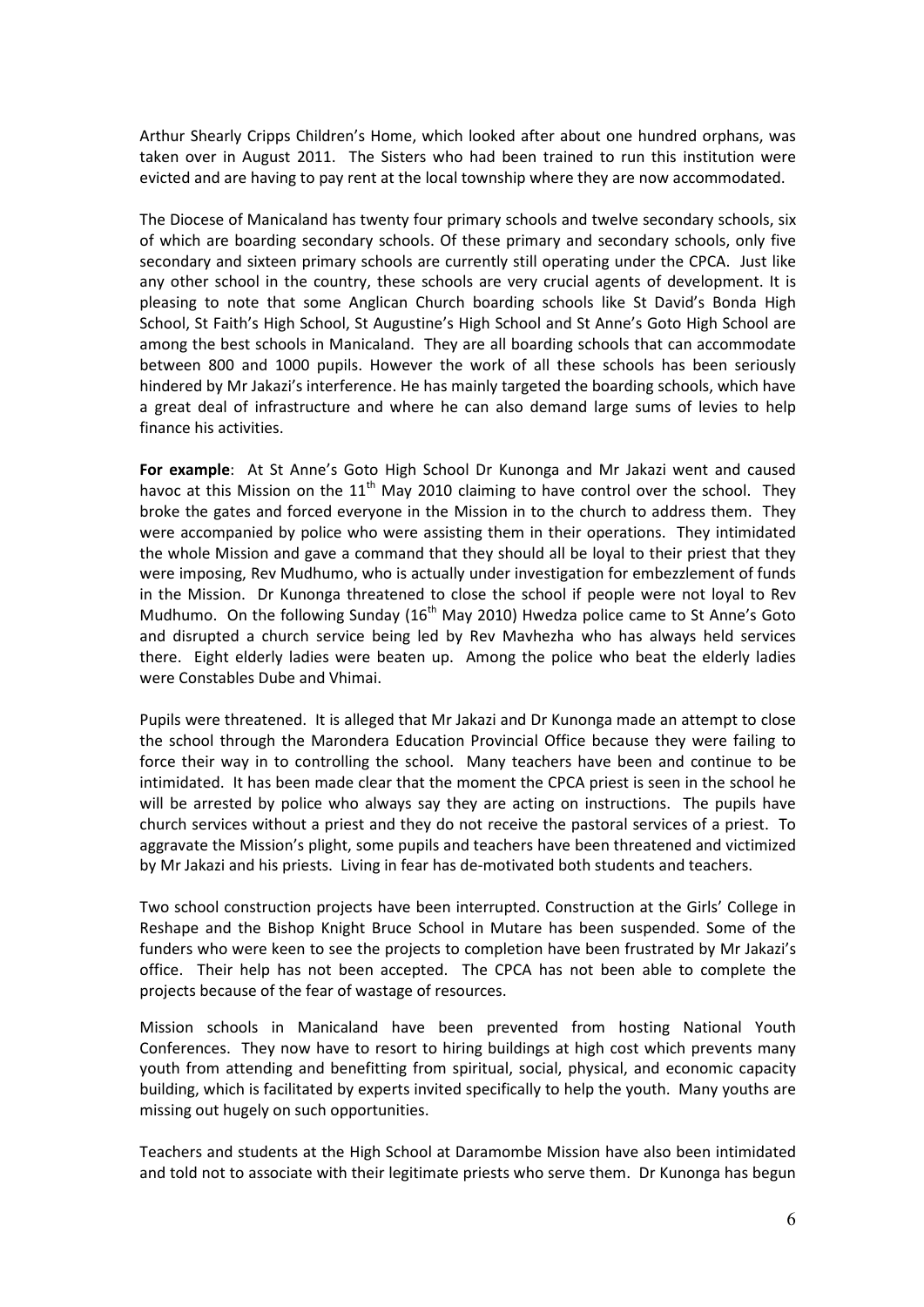trying to change the departmental leadership, by serving them with illegal eviction orders, and attempting to bring in his own people to head the respective departments within the Mission. Authorities have since told Dr Kunonga not to interfere with the Diocese of Masvingo, although he continues to do so.

Learning has been disrupted at Daramombe High School ever since the High School Head, who is one of the school account signatories, was evicted and the High School SDC is no longer recognized by Dr Kunonga. It is feared that standards may fall to rock bottom if Dr Kunonga is not stopped immediately. Daramombe High School is the pride not only of the Church but the District, Province and the nation in terms of academic standards. Last year the school was in fourth position for 'A' level results and third position for 'O' level results.

Dr Kunonga has a history of destroying each school he seizes. Clear examples (although there are many more) include:

- St John's High School (Chikwaka) in Goromonzi District
- Langham Girls High School in Centenary
- St Mark's Chirundazi High School (in Mhondoro)
- St Oswald's Zimhindo

Surprisingly the District Education Officer for Chikomba (Mr Ngoni Simon Mujuru) [who is also a former Head of Daramombe High School, and was removed by the Ministry due to mismanagement of school funds and property], is abusing his authority. Without following any Ministerial policy, he facilitated the handover-takeover for Primary and High School Headmasters and appointed his own stooges. The CPCA questions the procedure which the District Education Officer used in demoting the affected Headmasters. The CPCA also queries how a substantively appointed person can be demoted by a DEO, without any charge of misconduct or the knowledge of the PED, the Permanent Secretary and the Minister. Moreover, it is not anyone's responsibility except the Ministry of Education to expel a teacher, more so without any charge for an act of misconduct.

#### 5. **Health**

Manicaland diocese has been denied access to its numerous health facilities, which have faithfully served their local communities for generations. These included St David's Bonda Mission Hospital, St Augustine's Mission Clinic and St Peter's Mandeya Clinic. Donations of much needed drugs and equipment are now prohibited by Mr Jakazi. To the disappointment of the community around St Peters Mandeya Clinic in Honde Valley area, Mr Jakazi's priest instructed the clinic staff to refuse to accept the donated drugs. Tragically two people died needlessly that same day when the drugs were rejected. The drugs they needed were among those rejected.

Honde Valley is a malaria prone area and clinics in such areas need to be always adequately stocked with important drugs. It is sad to note that standards have drastically fallen in some former Anglican Mission Hospitals and Clinics because they have refused to accept these donations. Patients who normally would be treated at these facilities have had to be transferred to other hospitals because of malfunctioning or obsolete equipment that would have been replaced using rejected grants. Lives that could have been saved have been lost as a result of these diminished standards.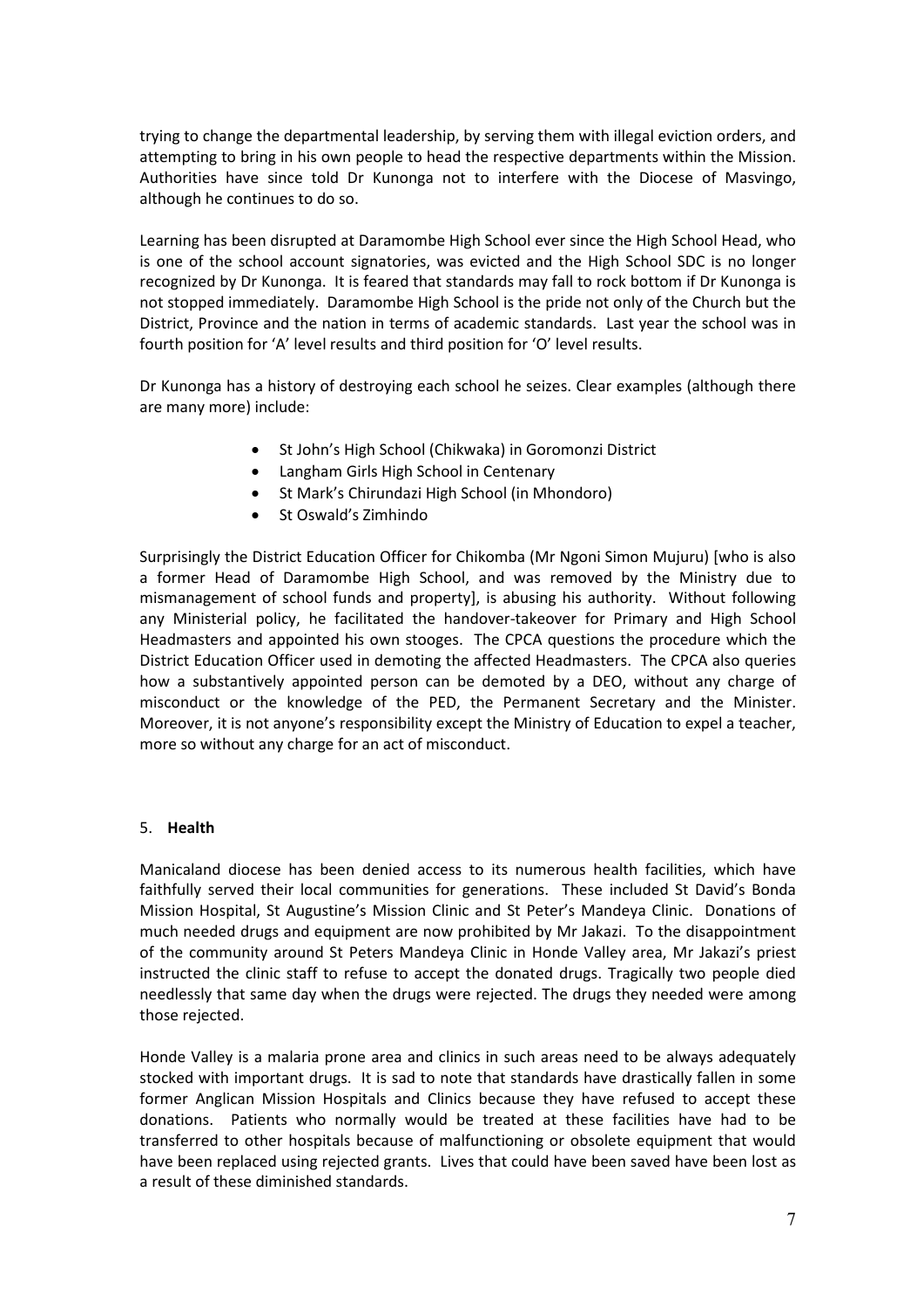Administrators, doctors, nurses and other workers in Mission Institutions under the control of Mr Jakazi have been compelled to comply with Mr Jakazi's instruction to refuse to accept any money, drugs or any form of help that comes through the Anglican Diocese of Manicaland CPCA, in order to protect their jobs and their livelihoods. Experienced staff have transferred to government or non-Anglican Church Hospitals. Many who have endured these intimidations and threats have become extremely de-motivated, which has seriously retarded their performance.

The Daramombe Clinic has been reduced to being run by a single nurse who is loyal to Dr Kunonga. She has caused problems at Daramombe Mission Clinic since January this year, after she refused to comply with an approved lateral transfer to Gandachibvuva Mission Hospital (where she herself had applied to go). Moreover, she was never under the Daramombe Mission Clinic's staff establishment, because she came as a relief nurse and is still a relief nurse—but relieving no one, as our staff compliment was normal without her. We have presented the various cases of clinic staff's evictions to the Provincial Medical Director's (PMD) Office in Marondera for further action. A Clinic which is the size of a rural Hospital, with a Maternity Home and wards, cannot be run safely and effectively by a single nurse.

#### 6. **Relief and development programmes**

Development programmes initiated by the Diocese of Manicaland benefit significantly from the infrastructure in the Mission Schools. A good example is St Augustine's Mission School. One section of the Mission has been set aside as a Training Centre. Examples of workshops run in this Centre include HIV and AIDS workshops, and Relief and Development workshops. Use of diocesan infrastructure serves to minimize the costs of running these programmes through the provision of accommodation free of charge. Mr Jakazi's interference at St Augustine's Mission has made this impossible. As a consequence, these programmes have been seriously affected because the hire of alternative venues has been very expensive, and this is unsustainable.

Currently the Anglican Relief and Development in Zimbabwe (ARDeZ) is running the Umoja HIV and AIDS programmes, using rented accommodation. Were St Augustine's facilities being used, costs would be reduced by around fifty per cent, and the number of beneficiaries would be doubled.

The diocese of Harare has been prevented from carrying out many relief programmes by being denied access to its schools. In 2008 it received funds to purchase water purification tablets during the cholera epidemic, and basic medicines, but was prevented by Mr Kunonga from distributing these through clinics and schools. Instead the diocese had to rely on congregational networks, making distribution much more difficult. The diocese has been able to distribute seed to farmers, but this has also been hampered, by lack of access to church buildings as key distribution and registration points. And the diocese has been denied access to Runyararo Skills Centre, where school dropouts were equipped with life skills.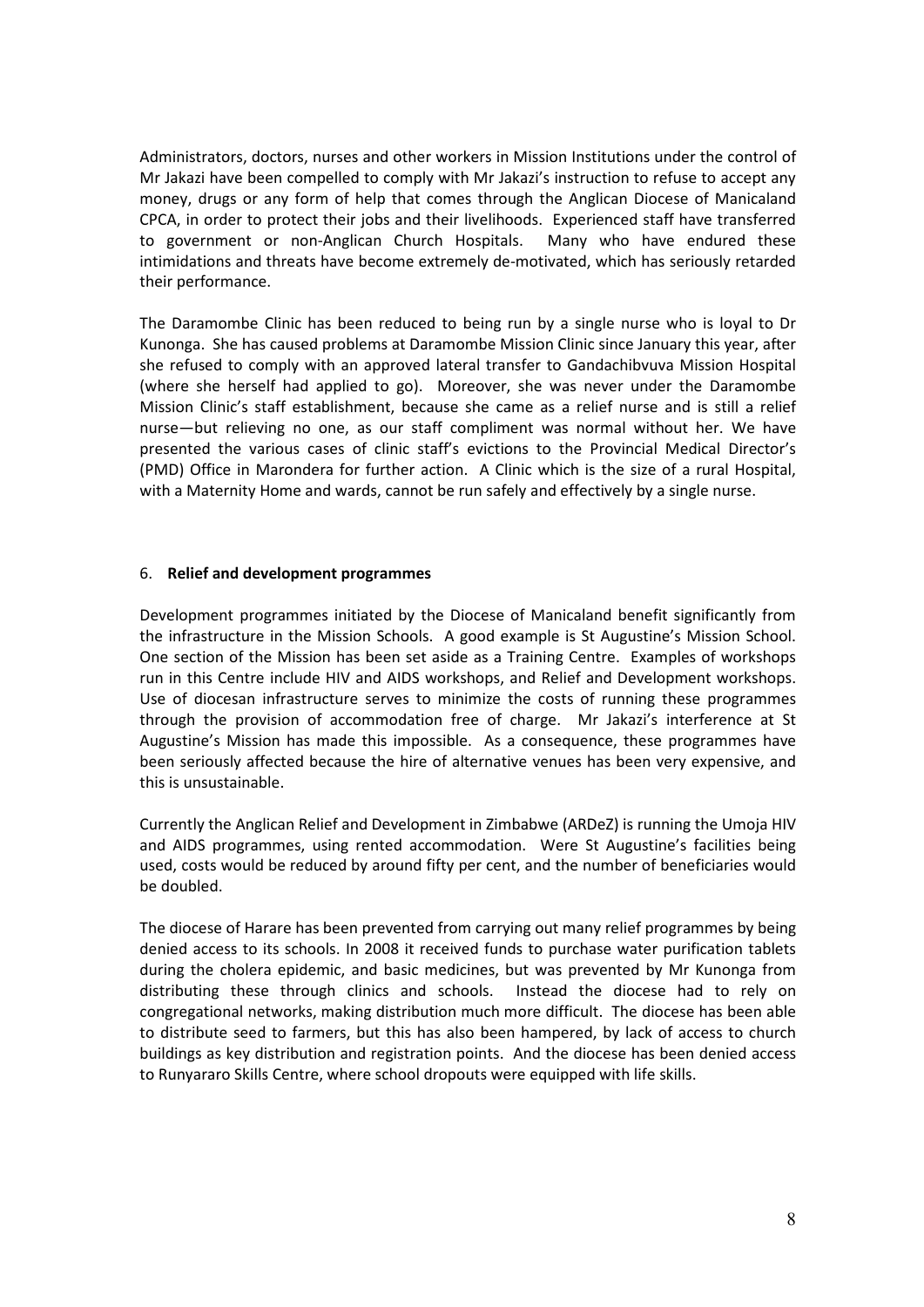# 7. **Administration**

The Diocese of Harare is currently renting offices at a cost of some US\$1600 per month. The diocese has been denied access to its own offices at Pax House, which, as well as housing the diocese, provided a source of income for the Diocese worth around US\$3000 per month. This income was used to fund social programmes and the running of the diocese. In addition to this, parishes have been forced to rent space from other churches and institutions, paying on average between US\$300 and US\$400 per month. Mothers' Union has also been forced to rent space for some of their meetings.

The Diocese of Manicaland is currently renting offices that cost about US\$2000 per month. The diocese has been denied access to its offices at 113 Hebert Chitepo, Mutare, which has three floors and about fifteen rooms on each floor. Similarly to the Diocese of Harare, were the Diocese of Manicaland using its own office complex, it would generate a further US\$2000 or more per month in rental income from two floors (extra free space) within the complex which Mr Jakazi now occupies and has refused to vacate. Under normal circumstances rental income from the extra space would cover all the diocese's administrative costs and part of the diocesan clergy's stipends. And the US\$2000 per month which now pays for rented office space would normally be used for various developmental projects in the diocese. Originally many diocesan programmes, projects and activities were undertaken within this complex, but this has been made impossible. Many church buildings and priests' houses have been taken over by Mr Jakazi. Congregations have been affected by the loss of their property in the same manner. They have been forced to rent accommodation for priests, and halls for their church services.

# 8. **Clergy training and housing**

Sixty-five priests have been evicted from their rectories in Harare Diocese and forced to stay in rented accommodation, paying rent on average of US\$450 each per month. An equal number of churches have been taken over resulting in the majority of the parishes paying rent of approximately US\$200 per month for the varied places where they now worship. There are a few parishes which have been offered such places of worship free of payment.

In August 2011, police attended Bishop Gaul College, Harare, and served eviction papers to our principal, Friar Joshua. They padlocked the library before they left. The college is not a diocese of Harare institution but belongs to all five dioceses and indeed to the Province (CPCA). Loss of the books we have there would take us back many years. The diocese now pays about US\$800 per month for rental of space for our theological education programmes that cannot be run at Bishop Gaul College.

The Diocese of Manicaland has a clergy training programme, Zimbabwe Theological Education by Extension (ZIMTEE) and Lay Leaders' workshops which would normally be run at St Augustine's Mission. Clergy retreats would sometimes use the Mission as a venue too. For the last week of every month the Clergy on the ZIMTEE programme are supposed to have a one week tutorial session. It has become impossible to hold formal tutorials at St Augustine's. Occasionally the Diocese has been able to afford to hire an external venue for the ZIMTEE tutorials, but such a venue is usually not conducive to study, prayer and reflection. Lay Training workshops and meetings cannot be held in our own institutions either.